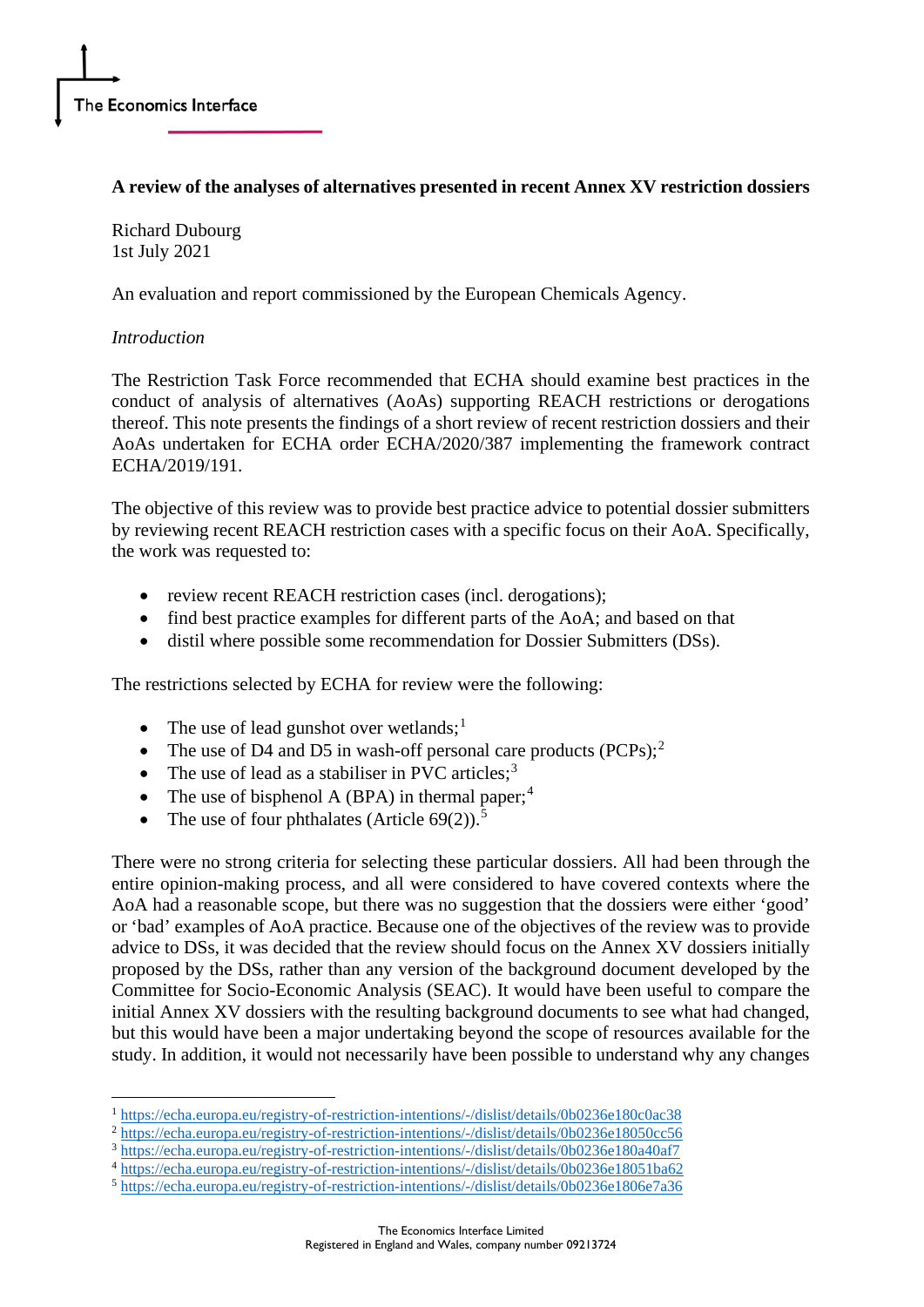had been made and whether they were due to deficiencies or otherwise in the original dossier AoA.

The rest of this note is organised into a number of sections:

- 1. The identification of the different reasons for undertaking an AoA. This is done via reference to the official ECHA guidance on undertaking restrictions, <sup>[6](#page-1-0)</sup> but also at a higher level on the basis of how AoAs in restrictions and more broadly have been used in practice. These reasons affect how the AoA might best be undertaken, but are also not necessarily consistent;
- 2. A discussion of howAoAs might best meet its various objectives;
- 3. A consideration of the various constraints faced by DSs which might make it more difficult for their AoAs to meet their various objectives;
- 4. An examination of the AoA of each of the selected restrictions to explore these issues.

## *Reasons for undertaking AoAs in restriction proposals – The ECHA restrictions guidance*

To think about what an effective AoA might look like, it is useful first to understand what the reasons for undertaking an AoA in a restriction proposal might be. In the ECHA guidance on preparing restriction dossiers, Section 5 states that the requirement to document the available information on alternative substances and techniques has the following overall aim:

[T]o provide information for the analysis of whether the equivalent function provided by the substance can be obtained by other substances or techniques and for assessing the net impact of the proposed restriction to the human health and the environment. This will facilitate in defining a proportionate restriction that is targeted to the identified risk.

To this apparently rather straightforward end, the guidance suggests the information on alternatives should include, first:

- A description of the use and function of the substance
	- o the specific technical performance requirements for the function;
	- o the quality, durability or end product performance-related role of the substance; and
	- o its economic importance in terms of reduced costs.

Once the functions provided by a substance have been described, alternative substances and techniques that meet the equivalent function or make the original function redundant, i.e. alternatives that are technically feasible, can be more easily identified. In collecting information about alternatives, questions to be considered include:

- Is the alternative technically feasible and available?
	- o For which uses of concern is an alternative technically feasible?
	- o Would adoption of the alternative require R&D, or changes to processes etc?
	- o How long might adoption take?
	- o Is the alternative available in sufficient quantity (appropriately defined) to replace the substance?

<span id="page-1-0"></span><sup>6</sup> [https://echa.europa.eu/view-article/-/journal\\_content/title/guidance-for-the-preparation-of-an-annex-xv](https://echa.europa.eu/view-article/-/journal_content/title/guidance-for-the-preparation-of-an-annex-xv-dossier-for-restrictions)[dossier-for-restrictions](https://echa.europa.eu/view-article/-/journal_content/title/guidance-for-the-preparation-of-an-annex-xv-dossier-for-restrictions)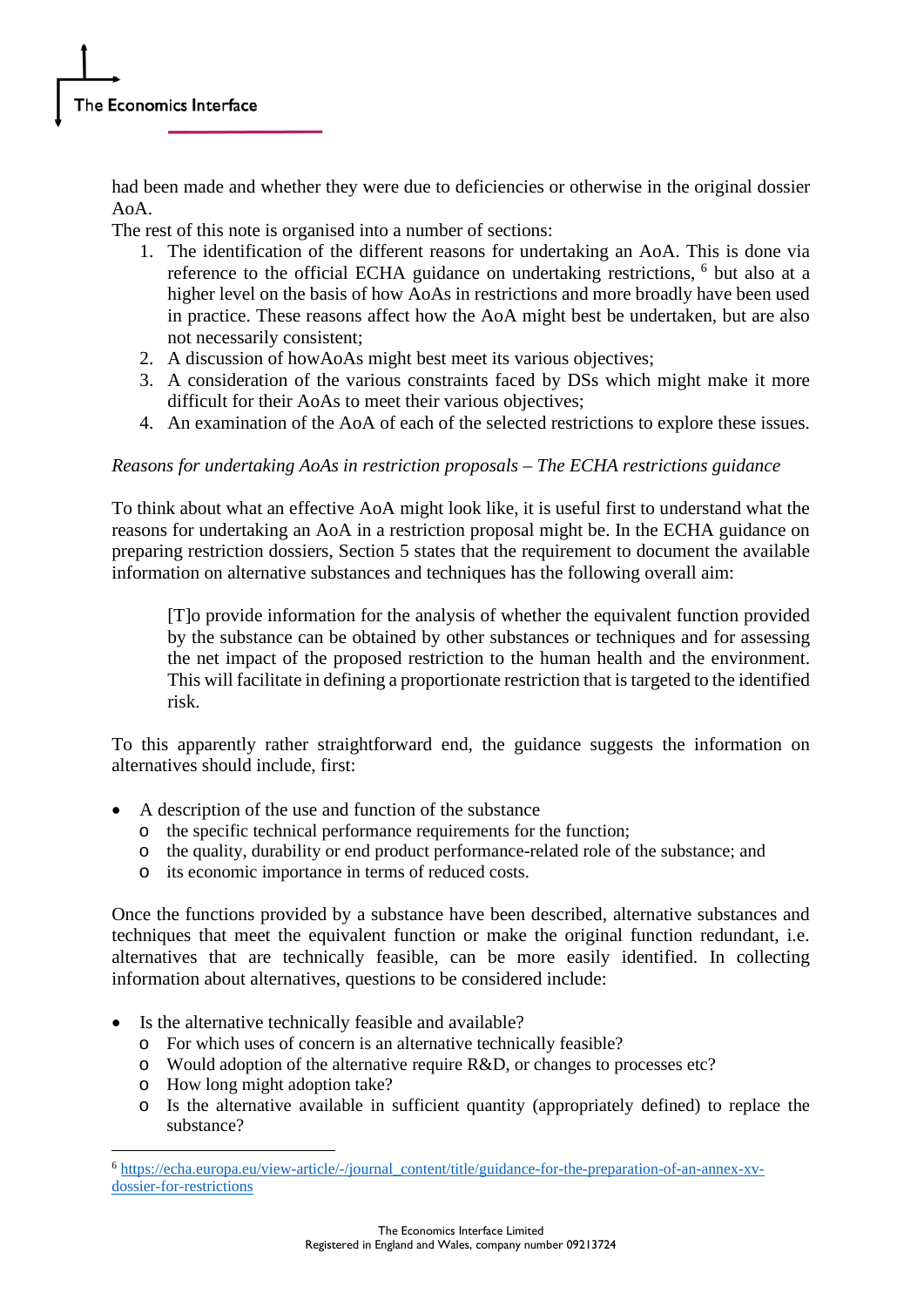- Would transfer to the alternative substance or technique result in reduced overall risks to human health and the environment?
- Is the alternative economically feasible?
	- o What would be the net compliance costs?
	- o Could different actors afford the alternative and pass through any additional costs?

The layout of the ECHA guidance means that is not immediately stated how the information collected through the analysis of alternatives should be used in the restriction. However, at various stages in the document, its use is referred to in:

- The setting of derogations (Section 5.1.3), in particular that the 'main reasons' for including derogations are related to (*inter alia*):
	- o Technical considerations (when it is not possible to produce the end product or acehive the same functionality by using an alternative);
	- o Human health considerations (when the alternative would pose a greater risk than the substance of concern);
	- o Economic considerations (the use of the alternative would result in significant economic impacts);
	- o Regulatory and contractual considerations (e.g. a derogation would be required to allow regulatory approval for an alternative);
- Identification of possible other Risk Management Options (RMOs)
	- o Available information on alternatives may indicate that RMOs other than a restriction would be more suitable for controlling the identified risk from uses for which no alternatives are available
- Assessment of RMO effectiveness, for instance:
	- o Do the alternatives required due to the initial restriction cause other risks to the human health or the environment?
	- o Does the initial restriction ensure a good balance between costs and benefits and is it costeffective.

The ECHA guidance concludes that bringing the risk reduction and proportionality aspects of the effectiveness of the initial restriction together might show that refining of and decision making on the restriction proposal would benefit from a SEA, although a SEA is not as such a mandatory requirement of the Annex XV dossier (but all Annex XV dossiers submitted so far have included a SEA). There is, of course, a separate guidance document dedicated entirely to SEA in restrictions, and it is outside of the scope of this note to consider that.<sup>[7](#page-2-0)</sup> However, from Section 5.6 of the restrictions guidance, it can be inferred that the SEA is a 'bringing together' of the information gathered in the rest of the dossier, 'aggregating' it up a Community level to give an overall assessment of the impacts of the restriction proposal. The suitability of possible alternatives affects how companies are likely to respond to a restriction and hence what the risk impacts and net costs of the restriction might be, and therefore the AoA is clearly directly relevant to the SEA and the restriction dossier as a whole. Exactly how the information might fit into the SEA and the restriction justification is considered in the following section.

<span id="page-2-0"></span><sup>7</sup> [https://echa.europa.eu/documents/10162/23036412/sea\\_restrictions\\_en.pdf](https://echa.europa.eu/documents/10162/23036412/sea_restrictions_en.pdf)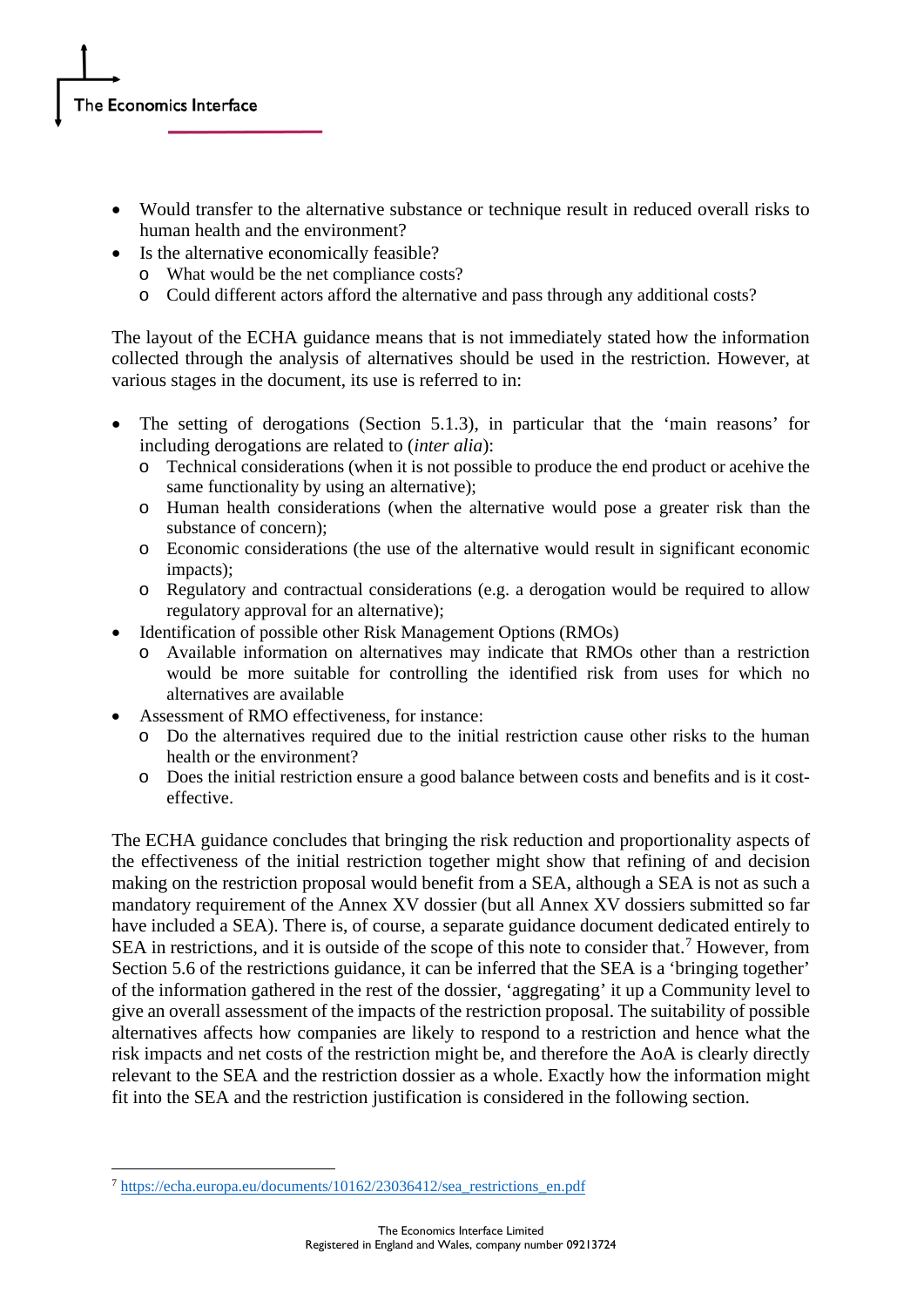*Reasons for undertaking AoAs in restriction proposals – Practical experience from REACH restriction and authorisation*

Practical experience of undertaking AoAs for restriction dossiers, and in particular for REACH applications for authorisation has provided a more rounded understanding of the reasons for them. These might be grouped under the following headings:

• Least-cost compliance scenario – An insight which has come out of the applications for authorisation process is that the analysis of alternatives informs directly what a firm would do if it had to stop using a substance. In authorisation, this is termed the 'non-use' scenario, and is used to estimate the benefits of authorising continued use of the substance in question. There is a clear read-across to the 'restriction scenario' – what firms would do if the use of a substance was restricted – and from there to the question of whether the restriction is justified and whether some continued use of the substance should be permitted (derogated).

This is recognised, somewhat implicitly, in the good practice guide produced by the Restriction Task Force, 'Fit-for-purpose dossiers'.<sup>[8](#page-3-0)</sup> In discussion undertaking restriction AoAs it is stated:

'When determining the costs from substituting to an alternative (or mix of alternatives), it may be sufficient to assume the lowest cost alternative would be adopted (taking into account suitability). However, it should be considered if an approach of realistic mix of alternatives is more appropriate or the costs of other alternatives could be used in sensitivity analysis.'

Thus, the issue of which alternatives affected firms might choose to adopt, and why, is raised in a way which is perhaps more 'behavioural' than the ECHA restriction guidance itself.

However, the response to non-authorisation proposed by many firms has been not to adopt alternative substances or techniques, but rather to relocate company operations out of the EEA, or even to close down completely. Thus, an AoA focussed narrowly on alternative substances and techniques has been seen to be insufficient, in the context of an authorisation application, to identify the non-use scenario, and hence the costs and benefits of authorisation (and whether authorisation was justified). Rather, the scope has had to be expanded to consider 'managerial' responses to non-authorisation, such as relocation, as well as their costs.

The effect of incorporating additional types of response to authorisation and restriction into the analysis is to reduce the estimated cost of the non-use or restriction proposal. Managerial responses such as outsourcing have also been proposed in applications for authorisation as a way of reducing the costs of substitution (e.g. the need for temporary closure while new technology is installed and tested). Thus, estimating the costs of a

<span id="page-3-0"></span><sup>8</sup> [https://echa.europa.eu/documents/10162/17233/rtf\\_fit-for-purpose\\_dossiers\\_en.pdf/](https://echa.europa.eu/documents/10162/17233/rtf_fit-for-purpose_dossiers_en.pdf/)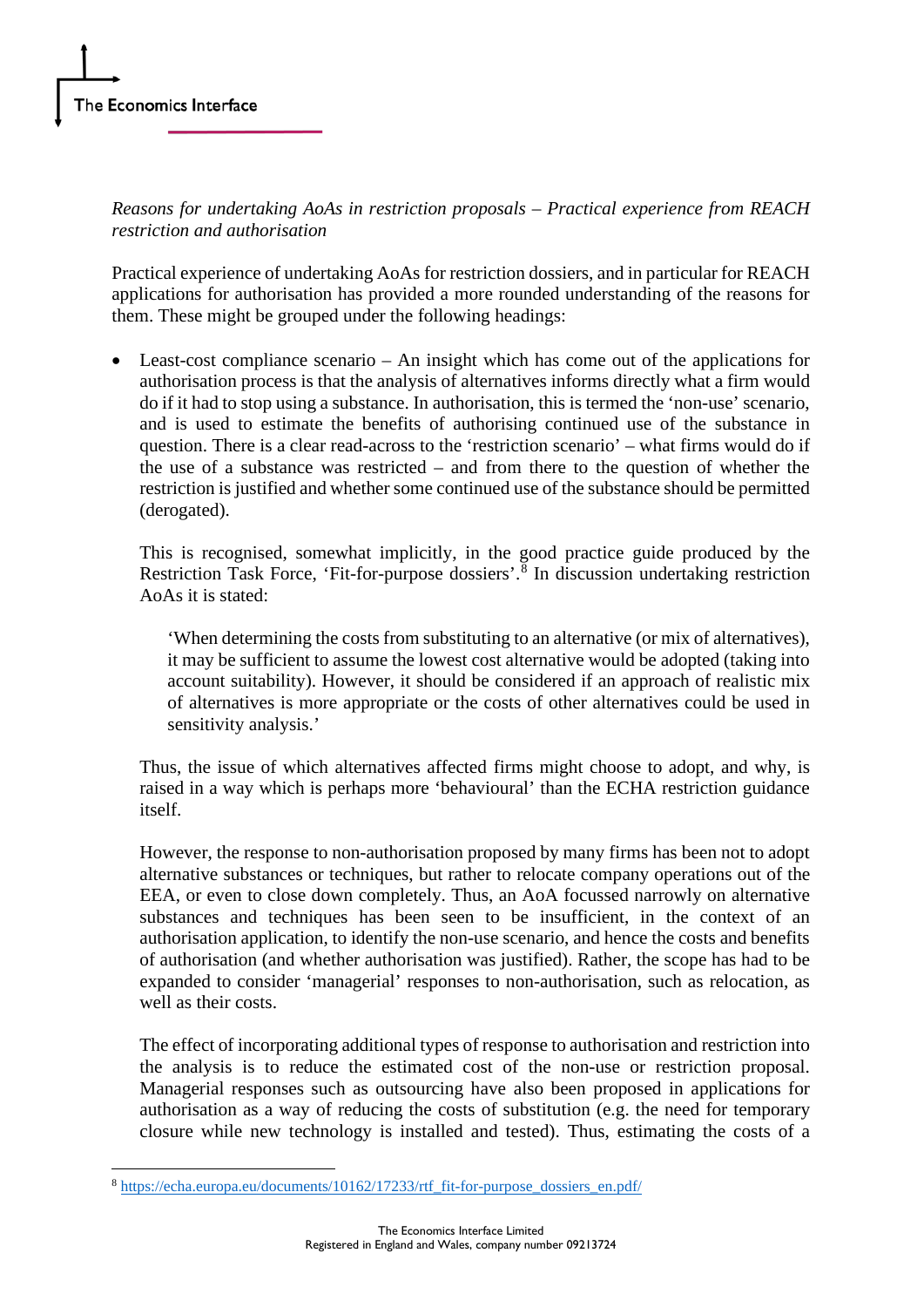restriction based solely on the costs of adopting alternatives is likely to overestimate the true costs.

Thus, a broader interpretation of the objectives of an AoA is to estimate the least-cost restriction compliance scenario – what firms will actually do if a restriction is implemented. This could involve adopting a technical alternative (e.g. a different substance) but could also mean changing business operations. These types of issues are naturally raised in a SEA, However, keeping in mind the need to identify the most likely response to a restriction should help to focus the AoA on those alternatives which are might actually be feasible for firms to adopt;

- Effectiveness and proportionality This is as already described in the ECHA guidance. The AoA here identifies costs of alternatives for firms, and hence of substitution for stakeholders and society as a whole, and whether substitution would result in a reduction in risks. It therefore considers whether substitution is justified as the individual firm level and whether the restriction is justified overall. In combination with an understanding of the likely 'non-use scenario', the focus here will be more on those alternatives which are most likely to be adopted in the event of a restriction, and whether that substitution is beneficial and proportionate from a societal point of view;
- Derogations This too replicates the objective in the ECHA guidance. Here, the AoA seeks to identify where the costs of adopting alternatives are less than benefits and hence derogations might be justified, and to identify the costs of transition and hence what transitionary arrangements might be justified;
- Regrettable substitution Related to the derogation issue, the AoA might identify one or more alternatives to which a major segment of industry would move to in the non-use scenario, but which would not generate a reduction in human health and/or environmental risks. This might be used to extend the scope of the restriction to include these alternatives and prevent such 'regrettable substitution' (although it would remain to be demonstrated that the benefits of this broader restriction would be greater than (proportionate to) the cost of whatever the 'new' non-use scenario would be);
- Research and communication One of the stated objectives of the AoA in applications for authorisation is to facilitate the public consultation on alternatives. The AoA sets out what the applicant knows about alternatives, and the public consultation invites external actors to provide corrections or additional information. Thus, the authorisation AoA has the dual role of scrutiny – ensuring that the applicant has done a thorough job of searching for alternatives – and research – seeking information to fill genuine gaps in knowledge and understanding. The AoA in a restriction dossier can serve a similar function, highlighting evidence gaps and uncertainties and inviting contributions from the public to resolve them. Plus, it can set out the evidence supporting a restriction and the justification for intervention, and demonstrate that options have been properly considered and scrutinised. Finally, a restriction AoA has the role of communicating the information collected by the DS, and the associated justification, scope *etc* to RAC and SEAC as part of the opinionmaking process. This highlights the difference between the Annex XV dossier, which is submitted by the DS to the ECHA scientific committees, and the restriction background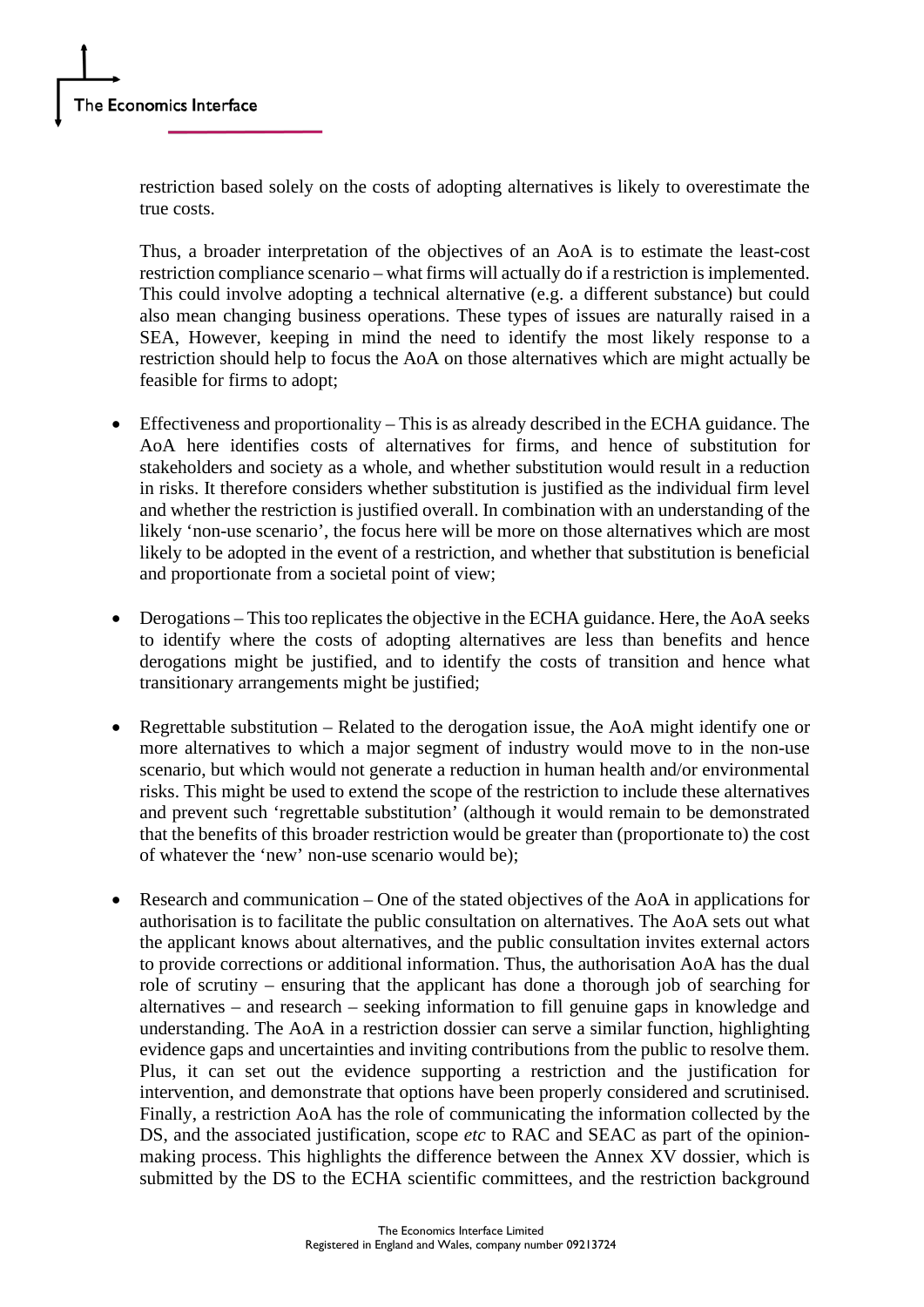document, which is the committees' adaptation of the Annex XV dossier developed to support their opinion on the restriction.

This interpretation of the objectives of a restriction AoA clearly widens the scope of the analysis and blurs the boundaries between the AoA and other parts of the Annex XV dossier. It is not the intention here to 'reinvent' the restriction AoA/SEA methodology or produce new guidance. However, it is useful to highlight these links because it might change, and in some ways simplify, how AoAs are undertaken in practice. The following section considers what an AoA might need if it is to meet the various objectives outlined above.

## *What features should a restriction AoA have to achieve these objectives?*

The various objectives of a restriction AoA, discussed in the previous section, might be summarised as to estimate the least-cost compliance scenario, to encourage effectiveness and proportionality, to refine the scope of the restriction by identifying derogations and regrettable substitutions, and to aid research and communication. The next question is what the AoA might need to look like to achieve those objectives. A number of suggestions are discussed here.

First (not necessarily in order of importance or logic), the AoA needs to set out a clear statement of the different uses of the substance and its function in those uses. This would help to identify alternatives to the substance in those uses, whose comparable performance should also be set out so that the potential for substitution – and the implications of performance deficiencies, and the costs of mitigating them – can be assessed.

When assessing the suitability of alternatives, DSs should keep in mind the need to predict what the response of industry would be to any particular restriction. Firms will not necessarily adopt one of the identified technical alternatives, but might instead (e.g.) change their processes, relocate the businesses, or close down. Recognising these additional compliance options should generate a more accurate (and lower) estimate of the costs of the restriction, and simplify the analysis by excluding technical options which are clearly commercially unviable.

The AoA should identify the key information sources which drive the analysis, as well as gaps and weaknesses in available information. This will help to signpost requirements and priorities for new information. In this respect, it is helpful to present data on the relative scope of uses – volumes and values of production, volume of substance use *etc* – so that the most important segments can be identified and prioritised for examination.

Finally, there should be a clear structure and presentation of the information and analysis in the AoA, to aid the understanding of the evidence and scrutiny of the findings.

# *The constraints and hurdles to producing the ideal restriction AoA*

DSs face various constraints and hurdles when undertaking restriction AoAs which might affect their ability to produce one with the features outlined in the previous section. Some of these will be considered here, in comparison with the equivalent situation with authorisation AoAs.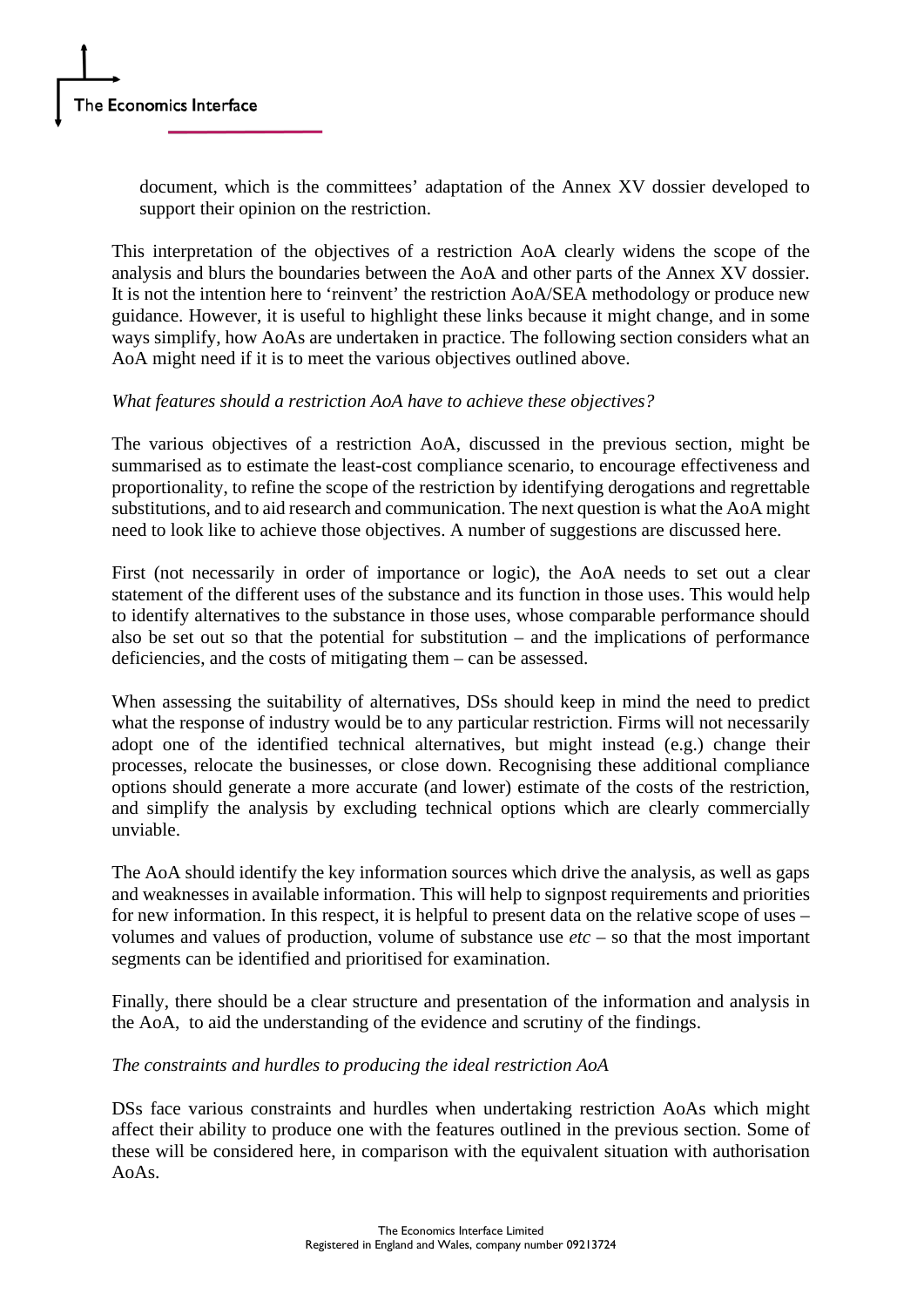First, Annex XV dossiers are compiled and submitted by ECHA or Member State Competent Authorities. They are therefore almost entirely dependent on third parties – particularly, individual firms and industry groups – for information on existing processes and alternatives. Industry has had little incentive to provide information in a timely manner, since the implications have tended to be delays to the regulatory process and weakened regulatory standards.

With authorisation, the applicant is required to present information on its own technology and substitution possibilities in order to obtain what is effectively a time-limited derogation from a ban on the use of a substance. If the information is deemed inadequate by the scientific committees or the Commission, the risk for applicants is that their application will be rejected and they will not get their derogation.

Although this has rarely happened so far, it seems the risk of rejection (or a shorter review period) has been sufficient for most applicants to take the process seriously and provide meaningful information on alternatives (as well as other evidence to support their derogation request). Latterly, there seems to have been something of a change in the assumed position regarding restrictions, whereby the burden of proof of whether a restriction is technically and economically feasible or not has shifted somewhat to industry, to the extent that, if they do not provide any information to the contrary, the regulator will assume that it would not be problematic for industry to comply with the restriction. This has increased the incentive of firms and industry bodies to input information into the process if a restriction would be costly for them. Nevertheless, it still remains the case that, compared with the authorisation process, Annex XV DSs face a relative information deficit over industry processes and alternatives, and this will always make undertaking an AoA a challenging exercise.

Moreover, restriction proposals tend to have a much wider scope than most authorisation applications, which in the main have focused on a small number of uses (even a single use) by a small number of companies (most often a single one). Restrictions are by definition Unionwide in scope, covering potentially many sectors, many uses and many firms. Even for restrictions of relatively limited scope, the number of affected companies and products can be significant – the restriction proposal on the use of D4 and D5 in wash-off PCPs was thought to affect thousands of products, most using small amounts (1% b/w) of substance and others high (75%) concentrations. The information requirements for a restrictions are therefore not only 'external' to the DS, but also almost certainly much greater than for an authorisation. In addition, as happened with the D4-D5 dossier, they can often relate to technologies and products which are proprietary and hence subject to confidentiality barriers.

Finally there are some basic logistical issues which can make compiling the 'ideal' restriction AoA difficult. The wide scope and extensive data requirements just mentioned mean a restriction AoA can itself be an extensive and complex piece of work, at least in principle. But a limited availability of resources to compile dossiers, and a desire to communicate evidence and justification clearly to the scientific communities and the general public can conflict with the need to reflect this complexity adequately. Even the requirement to follow the prescribed Annex XV templates might impinge upon the ability to present the AoA in the best way (an issue discussed further below).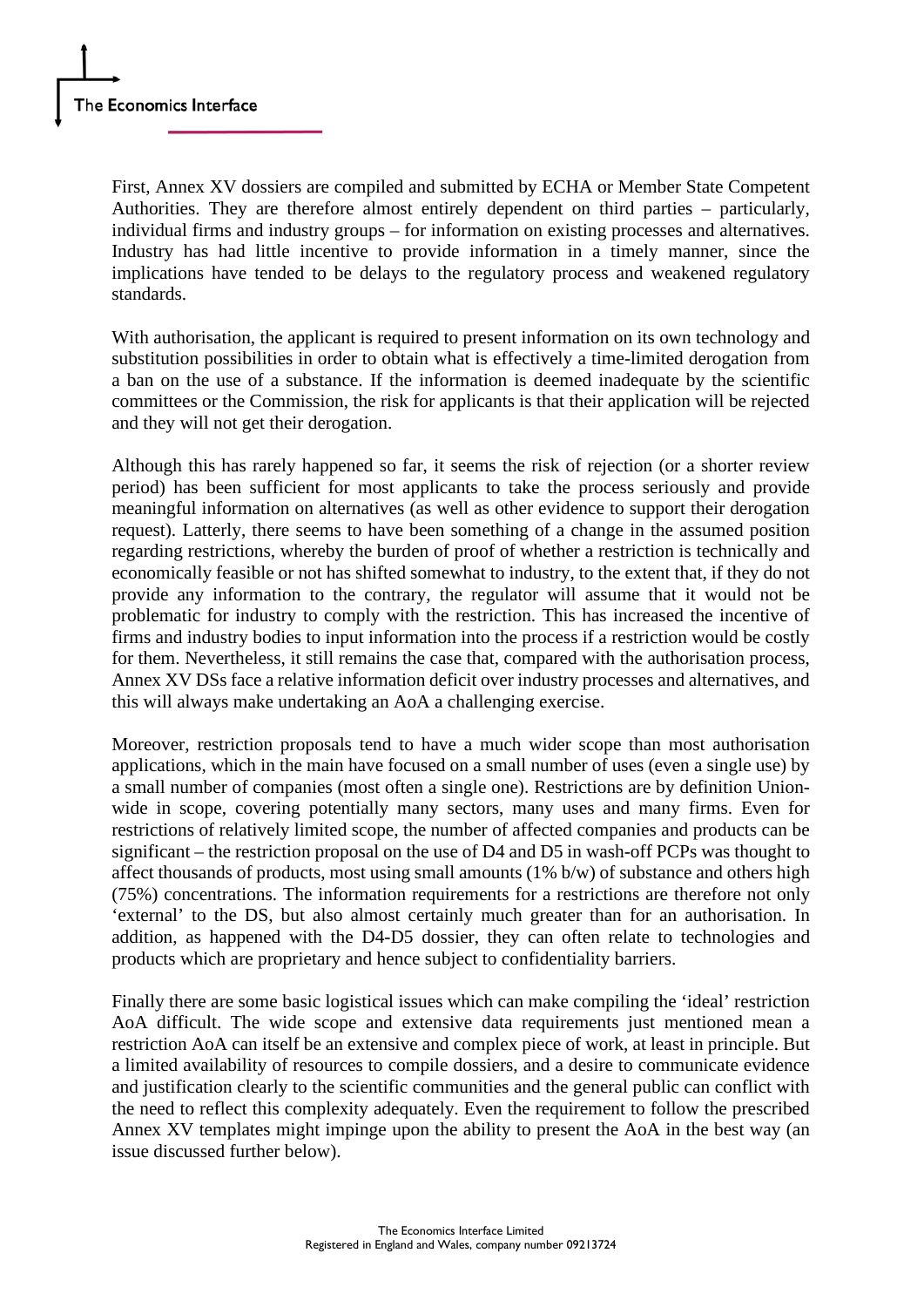Having considered the different objectives, features and difficulties associated with undertaking restriction AoAs, the remainder of this paper considers each of the selected restrictions in turn, and assesses their AoAs against these various factors. The paper concludes with some suggestions.

### *How do the selected restriction AoAs compare with the proposed model?*

Recognising the constraints faced by DSs when compiling AoAs, the next task is to review the selected examples to see how they compare with the 'model' AoA sketched out previously. The dossiers are dealt with in chronological order, which serves to illustrate how practice has changed over time, as guidance has changed and, potentially, how the understanding of the role of the AoA (and restriction dossier generally) has changed. The variation in the scope and nature of the dossiers is such that a formal assessment of each against the 'model' is not really feasible. Instead, the intention is to describe how the AoA information was presented in each dossier and how the various 'model' criteria were covered. It is hoped this approach gives a sense of the extent to which the dossier was successful in demonstrating a 'successful' AoA.

## 1. *The use of bisphenol A in thermal paper*

This restriction proposal was submitted by the French CA, ANSES, in May 2014. It proposed to ban the use of BPA in thermal paper in concentrations equal to or greater than 0.02% by weight. Thermal paper is paper which is covered in at least one chemical layer containing dye which is 'activated' when heated. It is used for tickets, till receipts, adhesive labels and so on. BPA was widely used as a dye 'developer' in thermal paper in the EU, but was linked with endocrine disrupting effects in women, who might get exposed if they had jobs handling thermal paper, such as shop assistants.

The Annex XV dossier follows the template in place at the time of compilation. As a result, the type of information identified above as being relevant to achieving the objectives of the AoA is presented throughout the dossier. The first AoA-relevant information is in Section B ('Information on hazard and risk'), and particularly Section B2.2 on uses of BPA, which includes a table listing 2½ pages' worth of different uses of BPA, as well as another which explains how the use of BPA in thermal paper accounts for 0.16% of the total annual use of BPA in the EU. It is page 39 of the dossier (Section B2.4.1. 'BPA-containing thermal paper: tonnage and applications') where the first mention of the technical reasons for the use of BPA is made:

'BPA still dominates the market of dye developers in thermal paper due to its efficacy, availability, and low cost. Indeed, BPA is considered as efficient, available and cheap. BPA is deemed very performing in particular for thermal eco-paper used for points-ofsales tickets and receipts which have to be printed fast and do not require any particular security features or longevity characteristic.'

This is also where price information on BPA is first provided. In the following section ('Concentration of BPA in thermal paper'), it is reported that a stakeholder consultation suggested that BPA concentrations are optimised and fully adjusted to: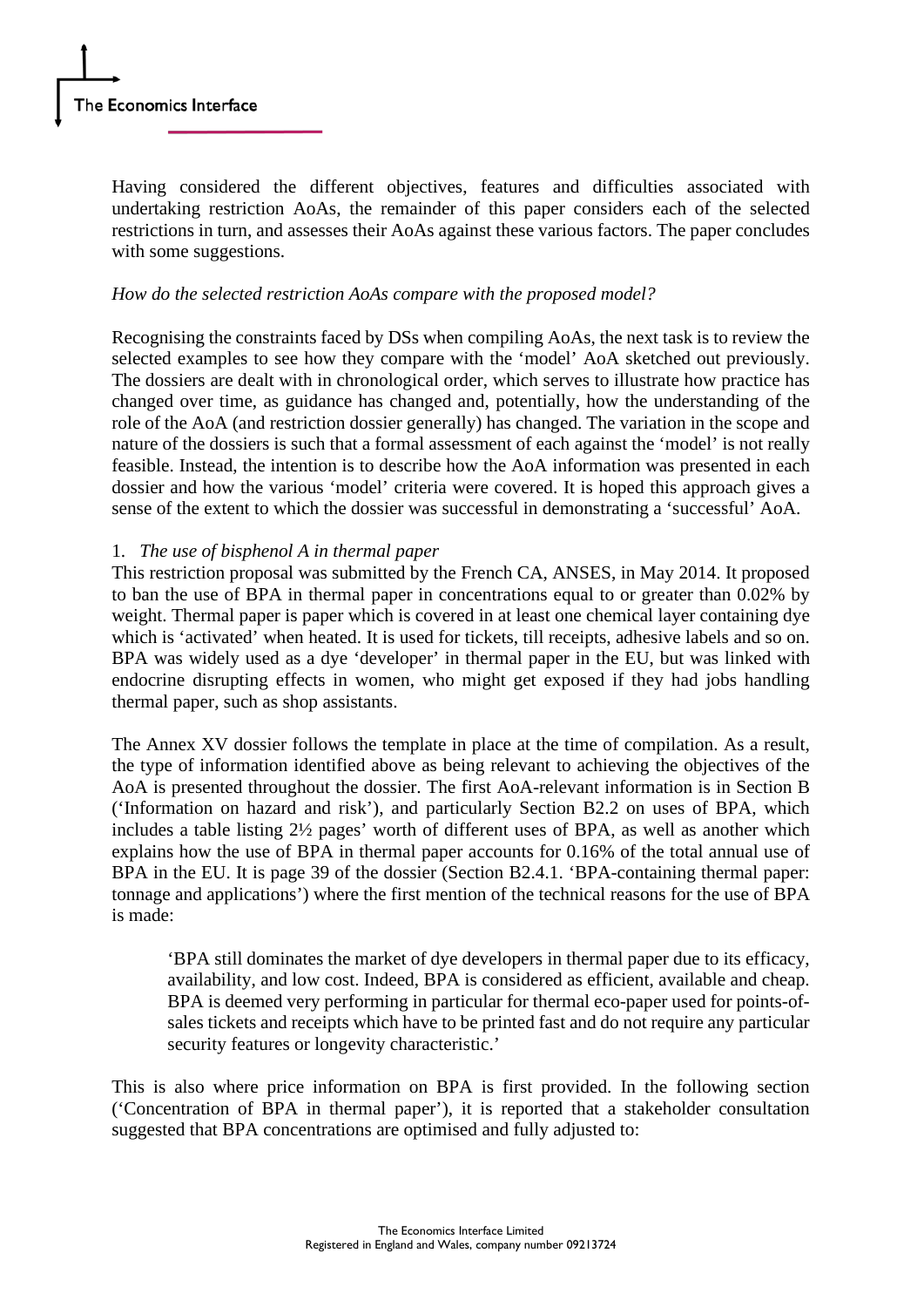'The functional characteristics targeted for each specific end-use (printing durability, speed, printing device, etc.). As a result, the BPA content currently present in thermal paper can be considered as the content which guarantees the technical efficiency of the thermal paper.'

The AoA proper is found in Section C, where it is described how various reports were reviewed to obtain a long list of 30 potential substitutes for BPA in thermal paper, subsequently narrowed down to 10 because reports indicated they were poor performing or were not knowingly used anywhere. Alternative printing techniques are also considered. However, no formal description of the performance of thermal paper or of BPA as a dye developer is provided which would allow a comparison with these alternative techniques and substances. For the alternative substances, physicochemical properties are listed but not explained or assessed. For bisphenol S (BPS, subsequently described as the most likely replaced for BPA), results of toxicity studies are described extensively, but technical and economic feasibility is covered in two short paragraphs, where it is described that BPS is used in Japan and the US, a Japanese representative described that the quality of products was not as good as with BPA, and some price data are provided with the conclusion that BPS is therefore 'higher price' than BPA.

For other substances, physicochemical properties are again presented but not compared or assessed, toxicity information is presented where available, and technical and economic feasibility is assessed in a few sentences, such as:

'It is unknown whether BPF is actually used in thermal paper but there is no indication that it is not. Given that BPF has similar properties to BPA, it can be considered as (at least) theoretically usable as a dye developer in thermal paper and thus technically feasible. As regards to its economic feasibility, it is impossible to conclude since no data could be found on its price' and,

'Given that 1,2-diphenoxyethane seems to be used in thermal paper, it can be deemed as technically feasible. As regards to its economic feasibility, it is impossible to conclude since no data could be found on its price.'

Thus, the AoA presents a lot of information on some aspects of the alternative substances, particularly health and environmental toxicity and risks, but little or no information on others, such as technical and economic feasibility. Even if an alternative is described thus:

'It is unknown whether TGSA is actually used in thermal paper, so it is difficult to conclude on its technical feasibility. Likewise, as regards its economic feasibility, it is impossible to conclude since no data could be found on its price,'

this does not prevent the DS presenting two pages of hazard information. Even where an alternative is assessed relatively positively from a technical feasibility perspective, the lack of a formal classification of uses of thermal paper mean it is difficult to assess just how feasible substitution would be. For instance, the following is provided on one substance: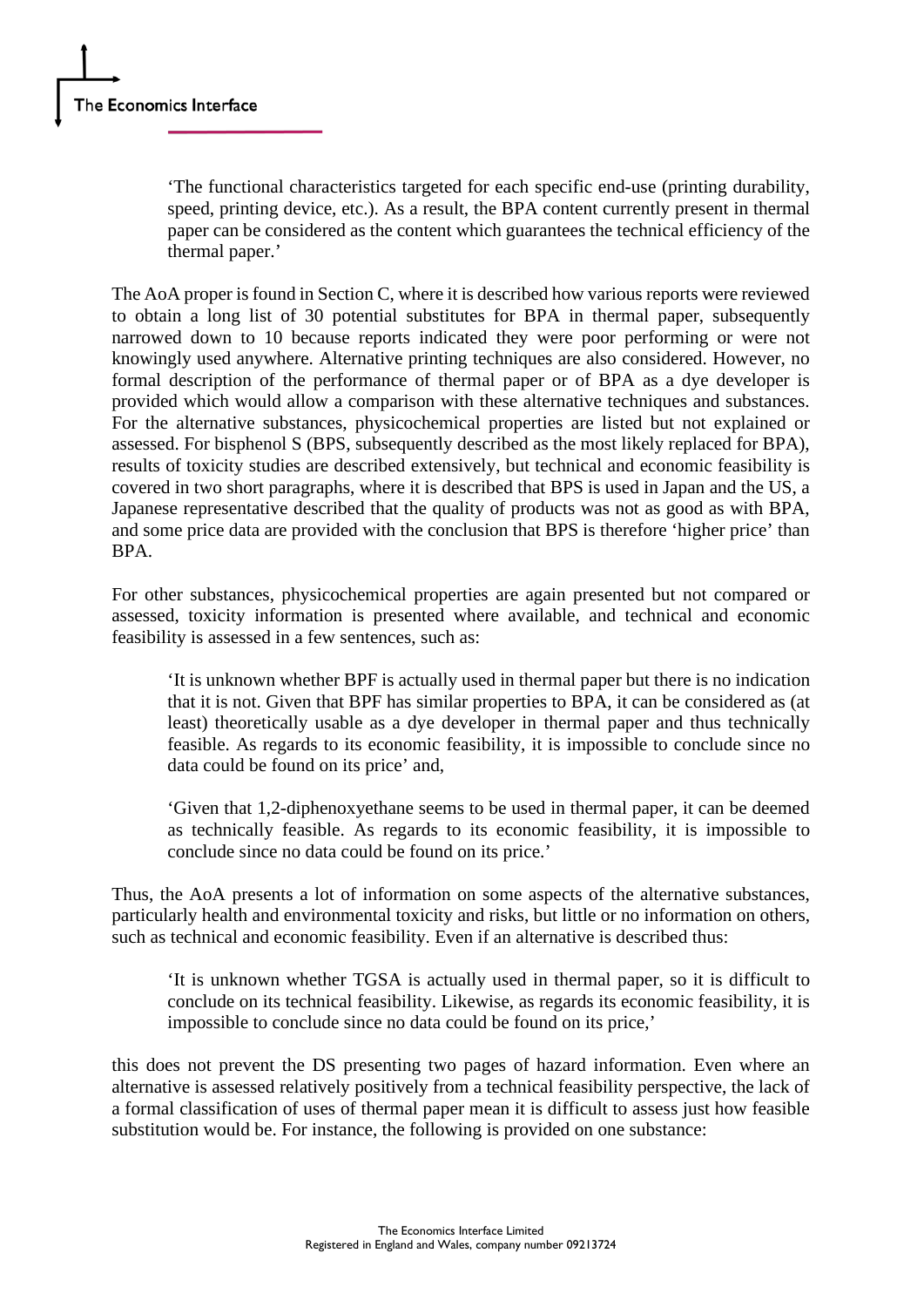'ETPA confirmed that some special applications of thermal papers required the use of alternatives such as D8 which is currently used in applications requiring highly sensitive paper (e.g. mobile printers needing less energy when the paper is more sensitive, queuing ticket printers...)'

but no further information is provided. Another alternative is assigned a '++' score for technical feasibility (compared with  $'++'$  for BPS), even though no actual information on its use in thermal paper was obtained from the stakeholder consultation.

Although anecdotal evidence was provided of the technical inferiority of BPS and other alternatives to BPA in particular uses, no derogations from the scope of the restriction were proposed.

By way of summary, it is important to bear in mind that the BPA dossier was a relatively early example which could be said to reflect the understanding of the role of the AoA at the time. The dossier generally includes a lot of information which does not contribute to the justification of the restriction scope (e.g. information on other uses of BPA) or findings (e.g. hazard information on alternatives for which little or no evidence of their technical or economic feasibility exists). It seems from the information provided that BPS was clearly the obvious choice of alternative, since this was the substance identified as being mostly used in those countries where BPA had already been banned. However, rather than to use this to 'short cut' the AoA and focus more on areas where it was reported that BPS was less effective – and hence where derogations might be justified – no more detailed breakdown of uses and alternatives is undertaken. The dossier also did not consider whether EU-based manufacturers might simply choose to import BPS-based thermal paper from countries which were already manufacturing it, rather than incur the costs of switching over their own EU operations.

### 2. *The use of D4 and D5 in wash-off personal care products (PCPs)*

This restriction proposal was submitted by the UK CA, HSE, in June 2015. It proposed to ban the use of the siloxanes D4 and D5 in concentrations equal to or greater than 0.1% by weight in PCPs which are designed to be washed off immediately in normal use. The introduction to the proposal explains:

'The relative contributions of the different applications [of D4 and D5] to the total EU emissions were evaluated, so that risk management could be focussed on those applications that lead to the greatest risk to surface waters. Wash-off PCPs account for the majority of the D5 emitted to waste water at this scale.'

Thus, a difference can be seen compared with the BPA dossier, where comparative use information did not contribute to the justification of the scope of the restriction, and hence was essentially superfluous. Here, this information was specifically used to identify the use of the substance which had the highest risk impact pathway, and hence directly defined the scope of the restriction.

D4 was further included within the scope to prevent substitution of D5 with D4. Uses of the substances covered by the restriction are first mentioned in Section B2.2 ('Uses'), as hairconditioning agents, skin-conditioning agents (emollients), and solvents in PCPs such as shower gels, bath oils and shampoo. The dossier follows the Annex XV template in existence at the time, but also includes an annex with a more extensive presentation of information on alternatives (as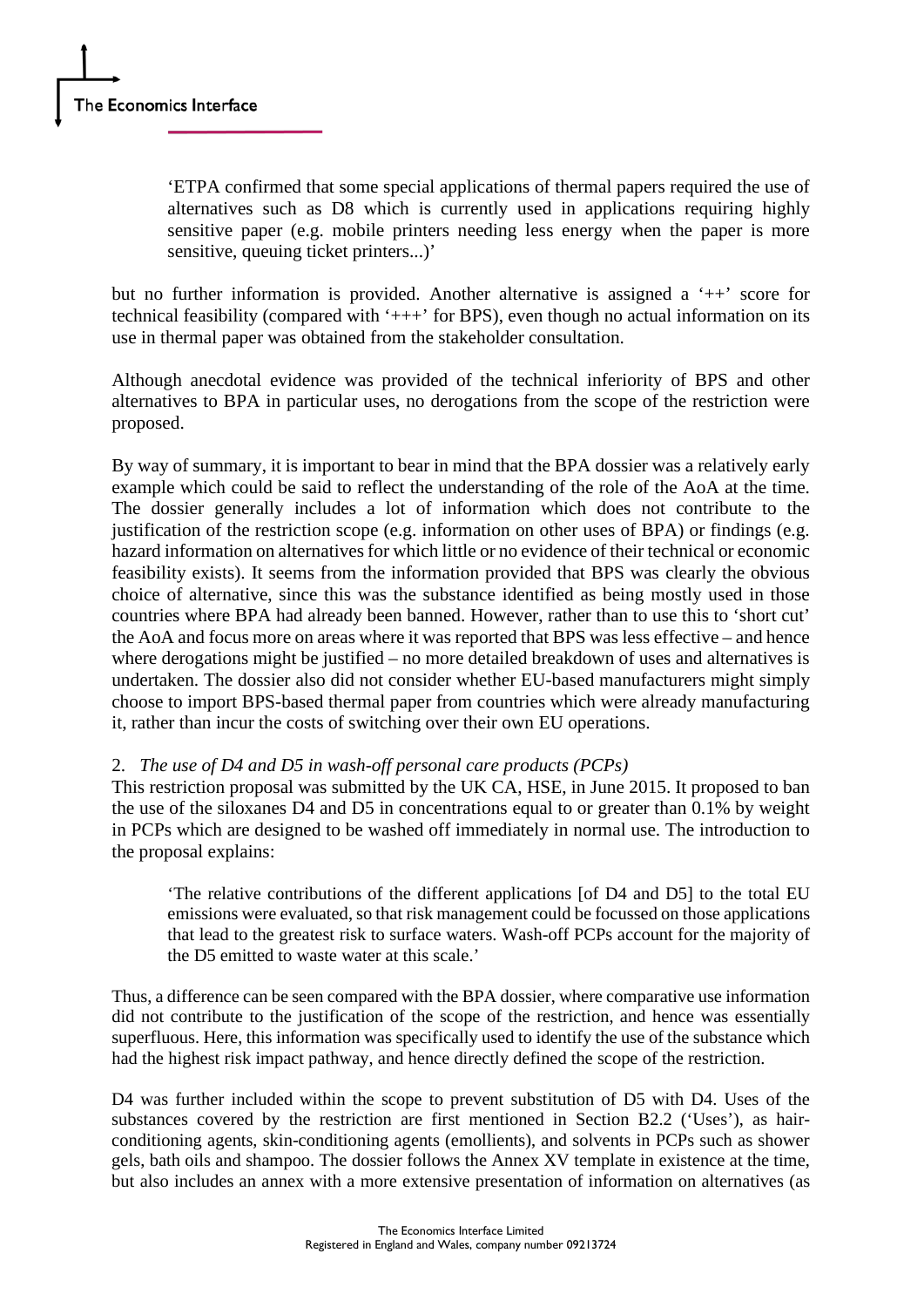well as a confidential annex on economic impacts). Thus, although the extensive 'iteration' towards the restriction scope meant that much AoA-relevant information was distributed throughout the dossier, this disadvantage was addressed somewhat by having a dedicated location where all such information could be stated, even if this meant some repetition.

Much of the uses and alternatives information presented in the dossier was collected through a survey administered for Cosmetics Europe. Volumes are presented in the section on environmental exposures, since use volumes determine releases. It is here also that it is first suggested that considerable substitution of D5 might already have occurred, since only 2% of the 2,500 new 'rinse-off' shampoo and conditioner products released onto the EU market in the year to March 2013 contained D5.

As per the Annex XV template, the AoA immediately follows the section on releases and risks, before the economic context of the uses of the substances has been established. An industry report is cited which specifies the preference for the use of D5 in PCPs as follows:

- acts as a hydrophobic solvent/dispersant for silicone polymers and other PCP ingredients,
- has high skin compatibility, and is tasteless, odourless and colourless,
- evaporates very easily from hair and skin (in a matter of hours at room temperature, or more quickly with hair dryers),
- has low surface tension, allowing it to spread rapidly on skin and hair (and thereby deliver other PCP ingredients in a uniform manner), and
- has low chemical reactivity in acidic or aqueous products, can withstand processing temperatures up to 80 ºC, and provides a product shelf-life of up to three years.

However, the Cosmetics Europe survey is cited as support for the statistics that products containing D4 and/or D5 only account for about 36% of PCPs in terms of EU market value, and only around 4% of the D4/D5 used in this sector is actually used in rinse-off PCPs. Moreover, the D4/D5 concentration in wash-off hair care products is said to range from 0.1 to 75% w/w (the higher value for a small number of products; the median being 2% w/w). As the report states:

'It is clear that no major wash-off PCP group (shampoos, conditioners, shaving products, etc.) is completely dependent on their presence [of D4/D5]. It also means that there are many wash-off PCPs available that can deliver the intended function (e.g. hair washing) without containing D4 or D5.

Ultimately, although the AoA sets out some fairly generic reasons why D4 and D5 might be used in wash-off PCPs, it does not establish what a product containing D4/D5 will have against a product which does not contain them, or why so few products actually use D4/D5. As the dossier recognises, individual formulations might be subject to trade secrecy, which makes it difficult to analyse alternative substances in terms of their technical and economic feasibility. Unfortunately, the Cosmetics Europe survey considered the technical feasibility of alternatives almost entirely in relation to leave-on PCPs.

As a result, the separate annex on alternatives is not particularly useful in understanding what the non-use scenario would be or what costs it would have. Rather, and reasonably – in light of the large number of products already available which do not use D4 or D5 – the economic assessment focuses more on how much it would cost, and how long it might take, to reformulate products, rather than to replace one ingredient specifically with another. The resulting cost is then compared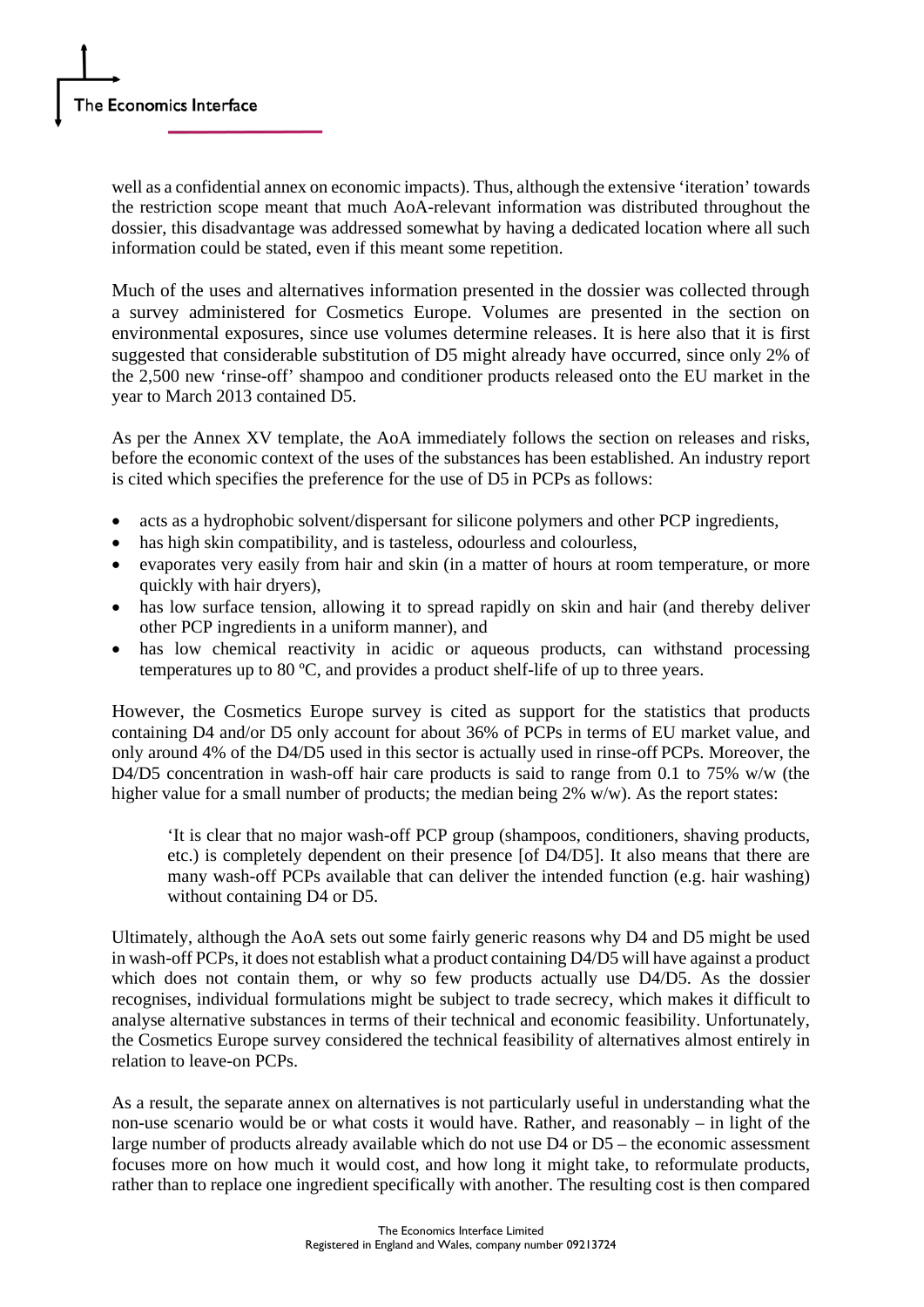against a value of D4/D5 products obtained from a dedicated stated preference survey (although there must be some question mark over how meaningful such a value could be if it is not particularly possible to say what it is which D4 and D5 provide to PCPs).

Ultimately, this case is faced with a general lack of alternatives information, made complicated by trade secrecy in the area, but also seemingly with a simple absence of primary research. It is clear most products do not use D4 or D5, but not exactly clear why those that use them do use them. As such, the AoA undertaken is less important, and the reformulation approach adopted for costing is a reasonable one. However, it is difficult to avoid mentioning the question of whether the AoA missed the bigger point, which is do consumers need a substitute for D4/D5 at all? If not, it would be simpler and cheaper to avoid reformulating the products which use D4 and D5 and just to remove them from the market. If this was the case, the costs of the restriction would simply have been the loss in 'consumer surplus' associated with use of D4/D5-based products, which could be estimated simply from product sales figures and some assumptions about demand elasticity. This would still have been a useful exercise as a check on the costs estimated via the route which was actually adopted, since the value of consumer surplus is an upper bound on the longer-term costs of the restriction.

No particular derogations were considered from the proposed restriction. The initial scope was selected through a consideration of the significance of different sources of D4 and D5, for instance between leave-on and wash-off products – leave-on products were excluded from the scope of this proposal due to limits on exposure through this route, which could be considered a derogation, but not one based on AoA information.

### 3. *The use of four phthalates in consumer articles*

This restriction proposal was submitted by ECHA in April 2016. It was, therefore, the first of the proposals considered in this note to follow the revised Annex XV template issued in October 2015. Thus the dossier starts with a section entitled 'The Problem Identified,' which focuses on hazard and exposure information. Much of the information about uses is first found here under exposure assessment, although this is repeated later in the 'Baseline' section, which clearly states the scope of the proposal. The four phthalates in question, DEHP, DBP, DIBP and BBP, are used as plasticisers in a wide range of articles, and the restriction focuses on those articles which present risks to human health via the critical exposure routes: oral (due to mouthing) and dermal or mucous membrane in an indoor or outdoor environment; and, oral (due to ingestion of dust) or inhalation in an indoor environment. Although the new template makes this presentation clearer than in the previous two dossiers, it still serves to illustrate that it is difficult to see an AoA as a 'standalone' undertaking.

The revised template greatly shortens the main Annex XV dossier, and puts much of the detailed information in annexes. In the 4 Phthalates dossier, alternatives and substitution are covered in Section 2.3.2 ('Transitioning to alternatives'), where the likely substitutes are listed, and their technical and economic feasibility, availability and risk implications are summarised. In this case, industry engagement seemed to be forthcoming, perhaps due to the fact that very little manufacturing using the four phthalates was thought to remain in the EU. EU manufacturers had almost completely (97%) transitioned to alternatives already, and hence the main target of the restriction would be important articles. To the extent that these might be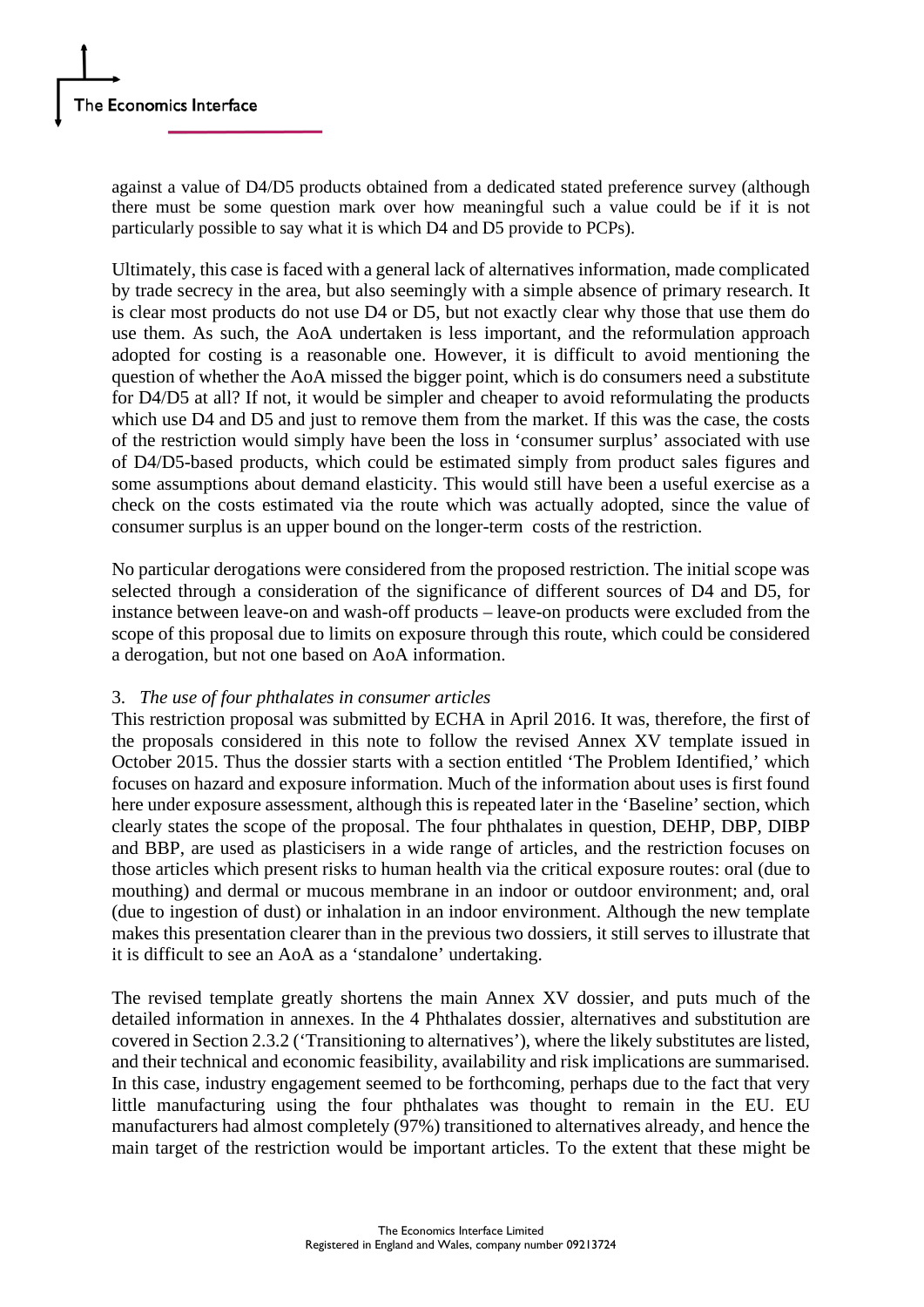cheaper competitors to products manufactured in the EU, EU producers would have an incentive to provide information if they think this might increase the chances of a restriction.

Annex D.2. ('Alternatives') included a clear statement of the technical properties of the four phthalates which explains their use in different product types. Technical feasibility selection criteria were set out against which alternatives were to be compared. This exercise was assisted by the fact that a large-scale application for authorisation to use phthalates was submitted in 2013, which the DS was able to draw on for alternatives information. This demonstrates the different incentives present in the authorisation and restriction processes for industry to disclose information. ECHA had also previously commissioned a consultancy study on the availability and cost of phthalates alternatives, in preparation for the 4 Phthalates dossier.

A previous Annex XV dossier had also been compiled on the four phthalates but had not been supported by the ECHA Scientific Committees due to its being considered too broad in scope. The work undertaken for this dossier was used to identify the most likely alternatives (based on previous market experience) for each of the four phthalates in the various uses to which they are put.

Only quite generalised information on substitution costs is presented in the AoA itself. Rather, costs are calculated later on in Annex D for various scenarios of economic impact. It is possible that non-EU producers of plastic articles meant for the EU market could have simply stopped supplying the EU rather than engage in costly substitution activities. However, the conclusion of the cost assessment was that the alternatives were of largely similar cost, and hence this 'managerial' response was unlikely to be relevant (although the possibility does not appear to have been considered explicitly).

Derogations from the restriction were considered in some detail in Annex D. Derogations were identified for articles which it was considered did not represent a significant source of exposure in normal use. As such, therefore, the AoA did not play a direct role in this process. The scope of the restriction was probably too wide to be able to identify those uses for which compliance would be extremely difficult or costly. Even for manufacturers outside the EU, these might still be considered eligible for derogation because of the potential impact on EU consumers. However, one of the roles of the public consultation is to enable industry sectors to signal their need for a derogation, so this omission might not be considered unreasonable.

### 4. *The use of lead in PVC articles*

This Annex XV dossier was submitted by ECHA in December 2016, and proposed to ban the presence of lead in PVC articles if the concentration of lead (expressed as metal) was equal to or greater than 0.1% by weight of the PVC material. As with the 4 Phthalates dossier, this proposal followed the updated Annex XV template, with a shorter main report backed by more detailed annexes. However, even though the first section of the dossier proper is entitled 'Identity of the substances and physical and chemical properties', the very first lines are:

'This restriction proposal concerns lead compounds used as PVC stabilisers in a variety of applications (window profiles, cable insulation, pipes and flooring etc.). The stabilisers allow the PVC to endure longer fabrication (heating) time and protect against photo-degradation, thereby prolonging the service life.'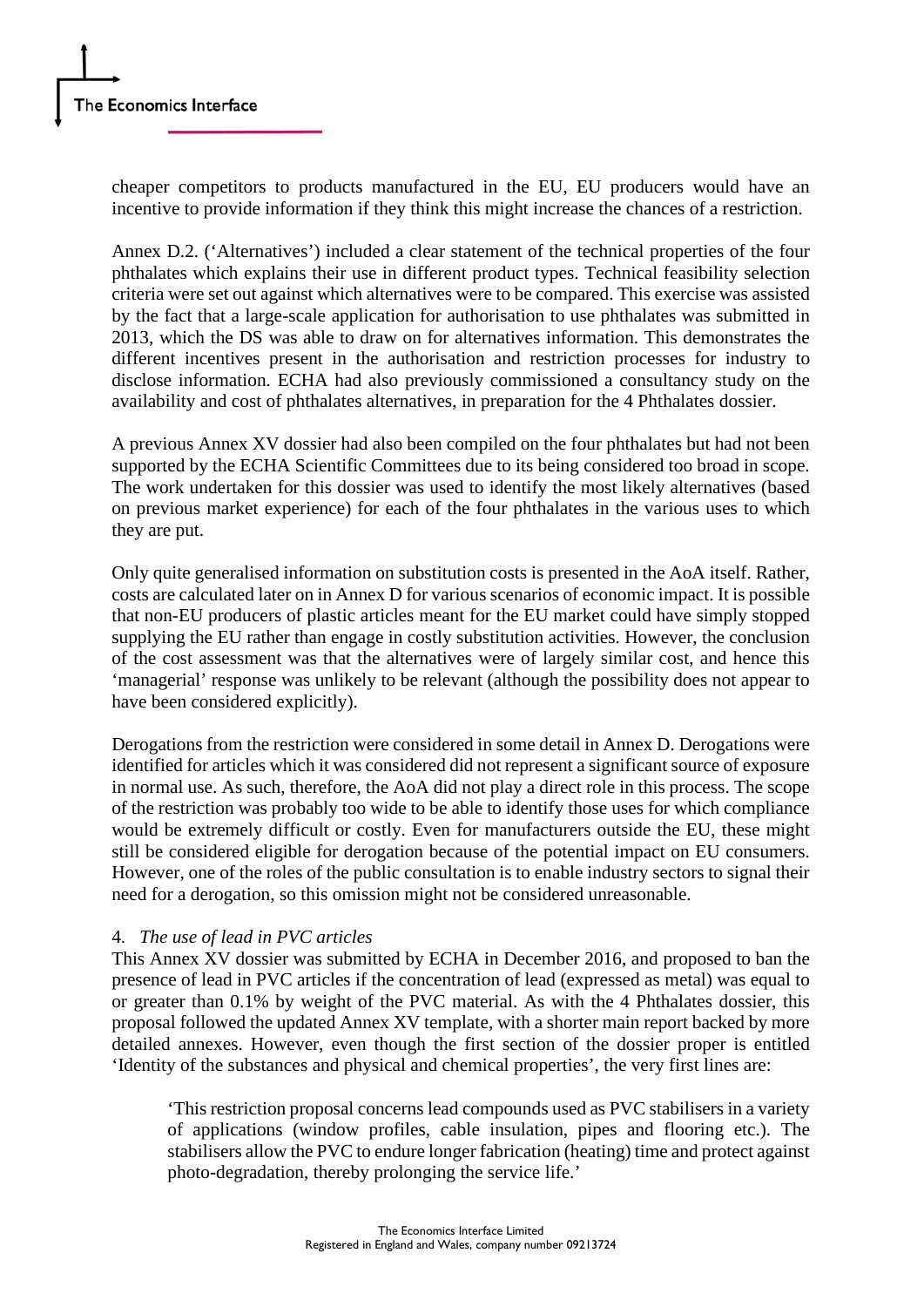This perhaps illustrates a recognition of the value of stating up-front what the intention and scope of the restriction proposal are, rather than starting first with an assessment of hazard and risk. Although clearly this latter is the ultimate justification for action, it is not necessarily the best place to start when communicating the justification for a specific restriction proposal. The updated template, whilst clearly an improvement on the previous version, still seems to present something of a 'record' of the restriction proposal process, which does not necessarily best communicate the outcome of that process.

Similar to the 4 Phthalates case, EU industry had already reduced its use of lead in articles, through a voluntary commitment to phase out the use of lead in PVC by the end of 2015. However, not all users of lead stabilisers were part of this scheme, so that some limited remaining uses were reported in the public consultation. *In vitro* diagnostic medical equipment and PVC silica separators in batteries were two uses mentioned specifically, and it is possible (although not apparently considered) that manufacturers in these sectors chose not to join the scheme because they faced higher substitution costs than others. In addition, the lead concentration ranges for the different applications were deemed to be still potentially applicable for imported PVC articles, since these are produced mainly in Asian countries where lead compounds were still widely used as PVC stabilisers. Thus, the principal impacts of the proposal were expected to be on EU consumers of imported articles.

A number of possible alternatives were considered in the AoA but rejected because they had already been restricted in the EU or were deemed technically infeasible. The AoA was clearly assisted by existing industry efforts to substitute lead, which indicated that calcium-based stabilisers had generally been the substitute of choice. This was supported by a comparison of the performance characteristics of lead and calcium stabilisers. No other alternative was considered a likely choice. Economic feasibility was assessed via an example calculation of the cost implications of using calcium stabilisers in PVC window profiles – although it is not clear this was the most representative use for such an assessment. Based on this calculation, and a more general one based on the relative costs and 'dosage' of lead and calcium stabilisers, the conclusion was that the restriction would not have a significant cost impact. As a result, 'managerial' responses to the restriction were less likely to be relevant.

A number of derogations from the restriction were analysed, but these were based on direct communications with stakeholders rather than the AoA. The very wide scope of uses covered by the restriction did not allow for an identification of very specific uses and their alternatives, and hence potential problems with substitution were alerted through the public consultation.

### 5. *The use of lead in gunshot pellets*

This Annex XV dossier was submitted by ECHA in April 2017, making it the most recent of the dossiers considered in this note. As such, it demonstrates further development of 'thinking' regarding the best dossier structure. The summary provides a self-contained and non-technical explanation of the proposals, its context, objectives and impacts, which acts as a useful 'signpost' for the rest of the document. In addition, the document proper starts with several sections outlining the nature of the general problem (impacts on wildfowl of using lead gunshot pellets over wetlands), the regulatory context, the use of lead-based ammunition, and the nature of wetlands in Europe, *before* continuing with the 'standard' template and discussing the hazards and risks associated with lead. Within the shorter Annex XV dossier format, this helps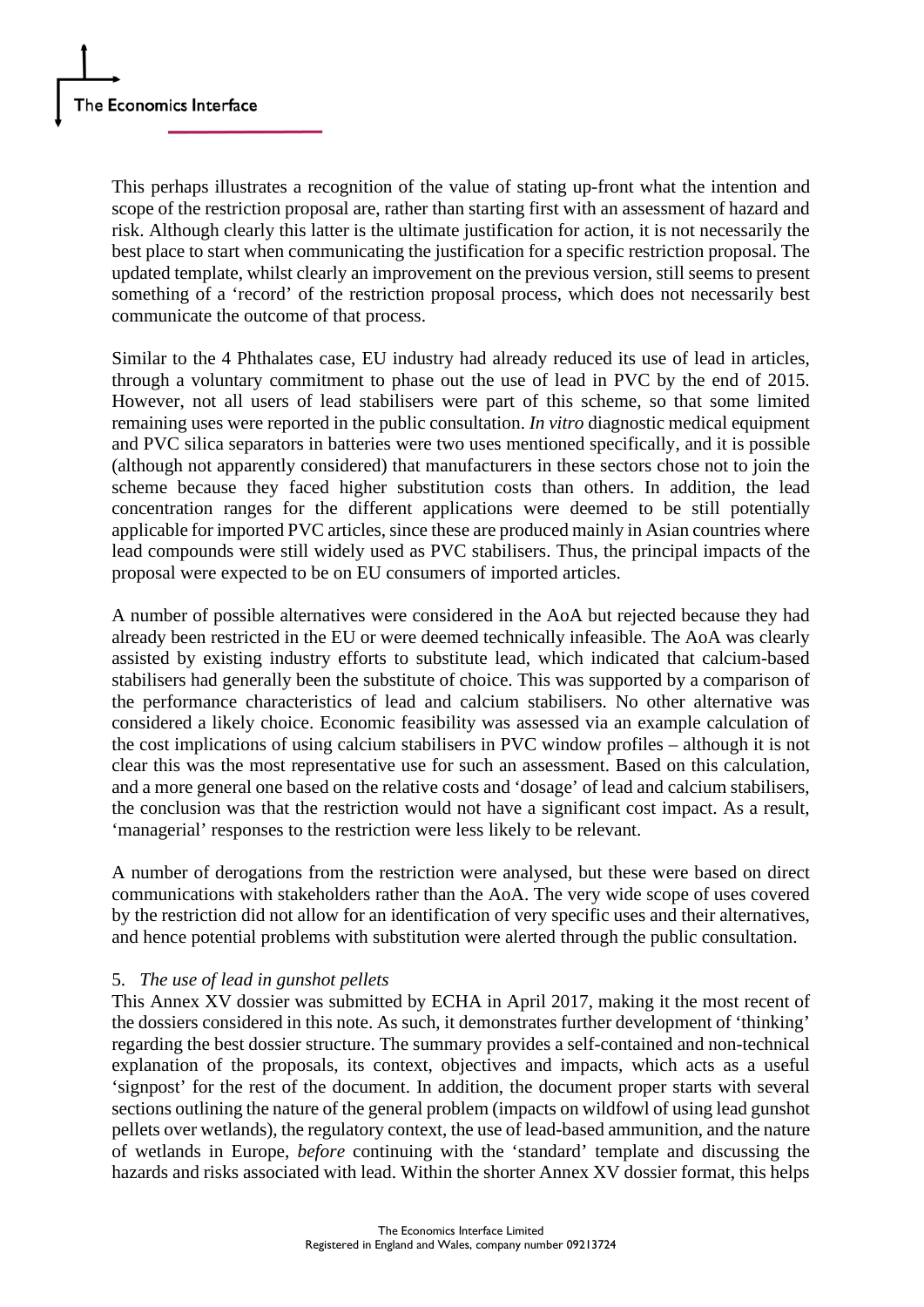to unify the document and make it easier to navigate, because the reader is 'forewarned' about the overall content without needing to follow the whole thread from the beginning.

The main dossier explained how lead-free shot has been available for several decades, how it has different price and performance characteristics from lead shot, and how one of the major costs of switching to it is from reproofing shotguns to make them compatible. It also reviewed the different approaches to regulation adopted among Member States, showing that several had already banned lead shot to different degrees. It also makes the unusual step of providing a response to various claims made about non-lead cartridges which were encountered during the Annex XV process, either in popular media, discussion between hunters in internet fora and other sources. This indicates how the Annex XV dossier was being used at least partly as a 'communications' vehicle to stakeholders, perhaps in recognition of the controversy surrounding the proposal.

This might also explain why the dossier goes into considerable detail (in Annex E.3.1.2. on technical feasible) on the comparative performance of lead and lead-free (particularly steel as the most likely alternative) shot, including the mechanics of shooting, kill efficiency and so on. There is a similarly detailed consideration of the technical implications for shotguns. In comparison, the review of price differences across different types of shotgun cartridge is less persuasive – a listing of prices found online for lead and lead-free cartridges in different countries in the EU serves to demonstrate how much price variation there is, without offering much explanation as to why.

The impact of the restriction was seen to depend on how an individual hunter would respond to it – some might be able to switch directly to steel cartridges, some might need to have their gun proofed first, and others might need to retire their gun prematurely and replace it with a steel-compatible model. All hunters were assumed to adopt one of these strategies – no consideration appears to have been given to the possibility some hunters might simply stop hunting over wetlands (although the issue of non-compliance – whereby hunters respond simply by continuing to use lead shot over wetlands – is briefly discussed).

No specific consideration appears to have been given to possible derogations from the restriction. This might be because the restriction does not as such ban the use of lead shot or any particular type of gun, but only their use in particular locations (over wetlands). Any derogation could therefore have provided an incentive to hunters to use derogated equipment even if they were able to use lead-free shot at relatively low additional cost.

### *Concluding remarks*

By their very nature, restriction dossiers are complex and complicated studies, with a large number of different objectives. An authorisation application takes an existing ban of a defined Substance of Very High Concern and considers the implications of that ban for a limited group of identified user and uses. Restriction dossiers, however, must in principle:

- identify a substance of concern;
- explain which uses and associated impact pathways are the sources of that concern;
- identify what the alternatives for those uses might be; and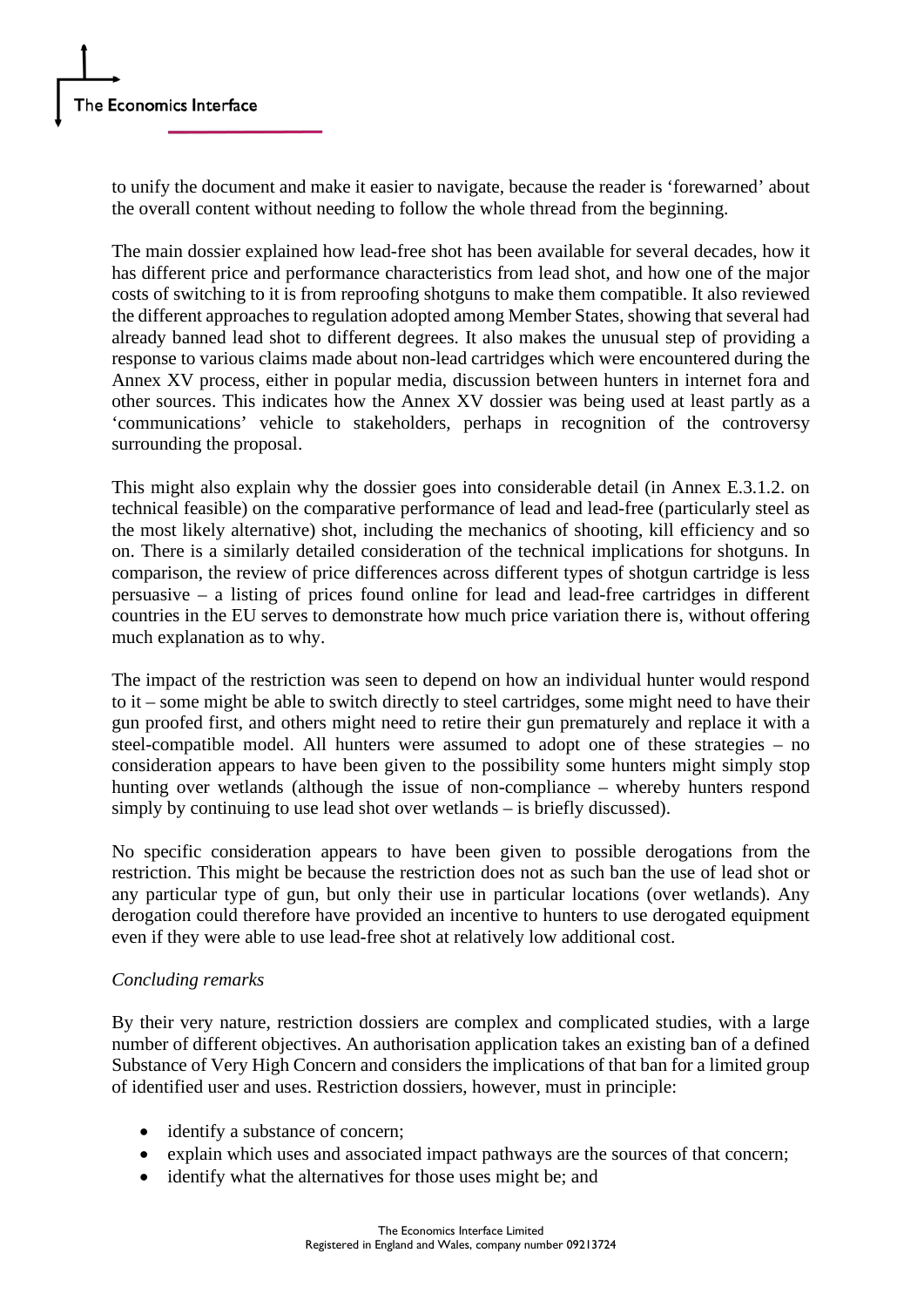• calculate what the costs and benefits would be of restricting one or more of those uses,

all with a view to iterating towards and finally defining the scope of a restriction (or, indeed, some other risk management option).

An authorisation application might do its job in four separate reports (the chemical safety report, analysis of alternatives, socio-economic analysis, substitution plan), but a restriction dossier in principle covers everything in a single document.

It is therefore unsurprising that the latest version of the Annex XV dossier template encourages DSs to shorten the main body of the dossier and present more concentrated analyses in supporting annexes – the lead in shotgun pellets dossier considered above benefitted from this more targeted approach. Similarly, the dossier covering lead in PVC articles was clearly helped by being a development of an earlier dossier which RAC and SEAC had rejected for being too broadly scoped. The dossier on phthalates in articles was also able to draw on earlier applications for authorisation submitted by manufacturers of plasticisers. The implication is that a 'collection' of more focused documents is better at presenting the evidence for a restriction than a single, large 'tome' which documents the development of proposal 'from start to finish'. A more iterative approach to developing the final dossier would also help to distil the main messages and communicate the analysis and evidence more clearly.

Nevertheless, recording the development of a restriction proposal will always be a complex matter, especially given its iterative nature and the multiple objectives of a restriction dossier. However, in all but one of the dossiers considered in this review, the analysis was, or could have been, simplified considerably because there was a reasonably clear 'non-use scenario' – the alternative to which most uses/users would switch if they were unable to use the restricted substance. Short-cutting the AoA in this way would save time and allow more attention to be given to those uses for which there might be no commercially viable alternative – and hence where a derogation might be justified – or to the possibility that the hazard and risk characteristics of the alternative might make it a 'regrettable substitution'.

Of course, if there is no obvious non-use scenario, no such short cut might be possible. But it is worth noting that, in the one dossier considered here which did not appear to have a ready alternative (D4/D5), it was not unequivocally demonstrated that a direct alternative was actually necessary at all. This observation arose in part because of the lack of a clear explanation of the functional value of the substances in consumer products, especially given the very small proportion of the market apparently accounted for by them. This also might have suggested a simpler approach to the estimation of the costs of the restriction.

Ultimately, however, it is not clear that any of the dossiers considered in this review came up with what might be considered the 'wrong' overall conclusion, in the sense that the costs of the restriction outweighed the benefits. If costs could have been better estimated, it seems likely they would have been lower, and the estimates that were generated were exaggerated, rather than downplayed, and hence could be regarded as 'cautious' to the restriction decision. This too reflects in part the fact that all (but one) of the restrictions related to 'easy' substitutions towards clear alternatives, and this will not always be true of more difficult cases.